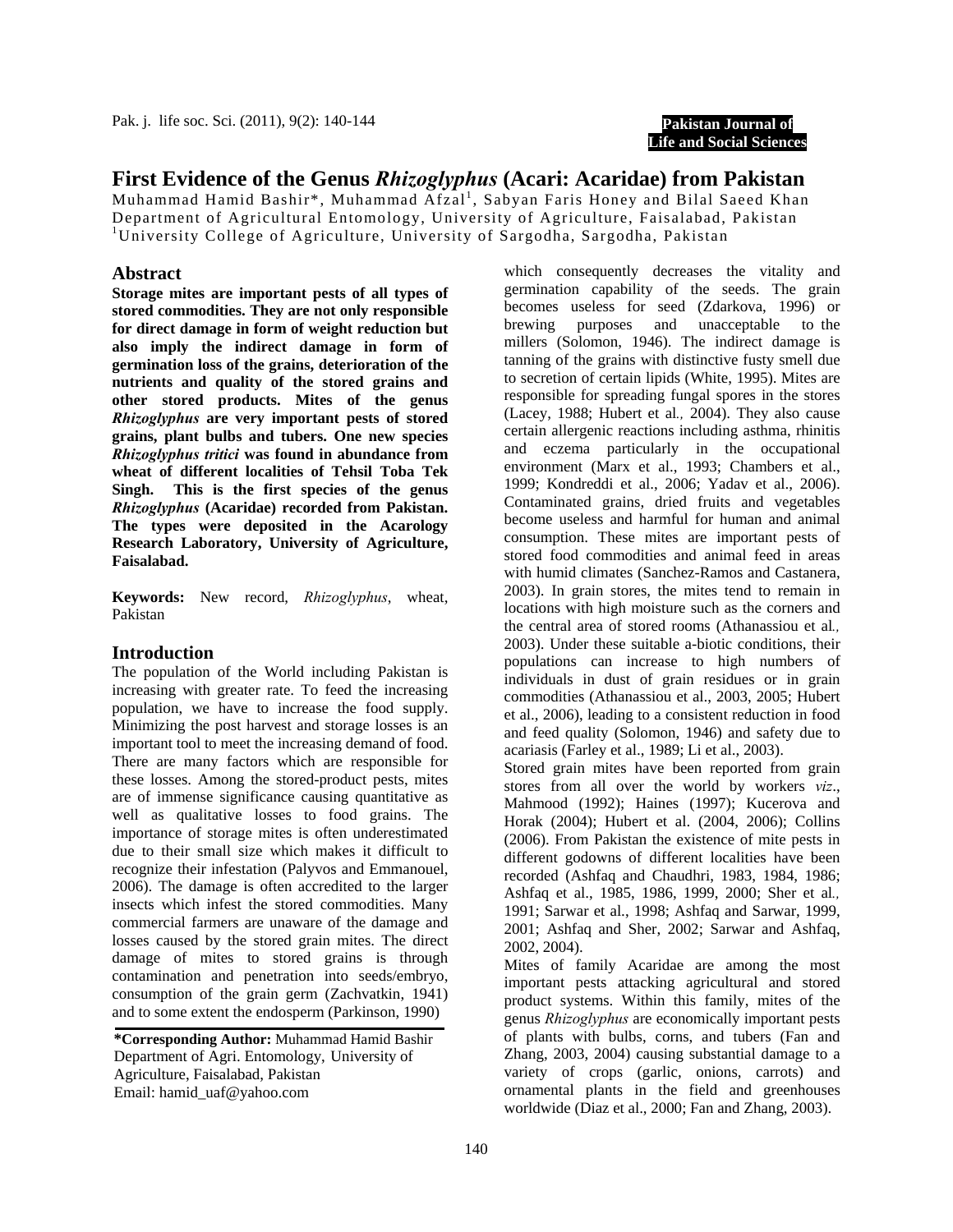Many species of the genus *Rhizoglyphus* have been reported world wide (Ho and Chen, 1987, 2000, 2001; Bu and Li, 1998; Diaz et al., 2000; Chen et al, 2002; Fan and Zhang, 2003, 2004; Rojas and Klimov, 2007; Darvishzadeh and Kamali, 2009). From Pakistan this genus is reported for the first time with one new species *Rhizoglyphus tritici* found in abundance, in stored wheat in some villages of Tehsil Toba Tek Singh, Punjab, Pakistan.

### **Materials and Methods**

A comprehensive survey of Tehsil Toba Tek Singh was carried out to explore the mite pests from stored grains. Different stored grains were sampled for mite pests. For on spot collection, sieve method was used. The stored grains were shaken on the sieve held over a white paper. The mites received on the paper were sorted and stored in the small vials containing 70% alcohol. The samples were brought to the laboratory and processed through Berlese's funnel. Pest mites were sorted under a binocular microscope and permanent slides were prepared in Hoyer's medium. Diagrams were made with the help of grid by using a phase contrast microscope. The mounted specimens were identified with the help of available literature and keys of Diaz et al. (2000) and Fan and Zhang (2003, 2004). Measurements of different body parts were done with the help of ocular micrometer. All the measurements are given in micrometer.

## **Results and Discussion**

# *Rhizoglyphus tritici n.sp.*  **ADULT FEMALE**

## **Gnathosoma**

Chelicera chelate 108, *cha* spine shape 7, *palpal elcp* 10, infracapitular Setae *m* 34 (Fig. 1d-f).

#### **Dorsam**

Idiosoma 549 long, 304 wide. Prodorsal shield 71 long and 75 wide, evenly punctulate, posterior margins slightly concave. Setae *vi* and *ve* located on prodorsal shield. Setae *vi* located on anterior margins of prodorsal shield while *ve* located on outer mid portion of shield. Setae *vi* thick, serrated and pionted, 82 long, distance between *vi-vi* 20. Setae *ve* minute and distance between *ve*-*ve* 66. Setae *sci* and *sce*  located on a semi circular line. Setae *sci* obliviously long, 61 and serrated from mid to its outer margin, distance between *sci-sci* 61, *sce* prominently long, 176 and almost 2 times longer than *sci*, distance between *sci-sce* 25. Grandjean's organ 27 long and bifurcate (Figure 1e). Setae  $c_1$  34 long and serrated, distance between  $c_1$ - $c_1$  61,  $c_2$  47 serrated,  $c_p$  149 and simple,  $c_3$  34;  $d_1$  37, distance between  $d_1$ - $d_1$  76,  $d_2$  far from *gla*,  $d_2$ -*gla* 47,  $e_1$  56 long, distance between  $e_1$ *e1* 81, *e2* 59 long, *f2* 51, *h1* 47, *h2* 49. All setae from

mid of body to the posterior end are serrated and setae  $c_1$ ,  $d_1$  and  $e_1$  almost in a straight line from anterior to posterior end (Fig. 1a).

#### **Venter**

All setae on ventral side are simple. Setae *1a* 37, *3a* 22, *3b* 25, *g* 22, *4a* 39. Anal opening with 6 pairs of long and strong setae,  $ps_1$  135 long,  $ps_2$  54,  $ps_3$  25,  $ad_1$  20,  $ad_2$  22,  $ad_3$  15,  $h_3$  123. Setae  $ps_1$  prominently long as compared to  $ps_2$  and  $ps_3$ . Copulatory opening ring shaped. Spermatheca funnel shape, Spermathecal duct thin and long, slightly expanded near base of inner part of spermatheca. Base of inner part of spermatheca with a small triangular scleritised structure (Fig. 1b).

#### **Legs**

Leg I: 184 long, Femur I 54 long, *vf* whip-like 66 long, *PR* 22. Genu I 34, *σ'* 25, *σ''* 29, *cG* 56 barbed, *mG* barbed 32. Tibia I 29 long, solenidium *φ* 59, *gT*  whip-like 15, *hT* 17. Tarsus I 59 long, *ba* 15, *ω1* thin and long, slightly broadened 20, *ε* **7**, *ω2* 7, *ω3* 22, 1- 32, 2- 29, 3- 49.

Leg II: 196 long, Femur II 59, *vf* whip-like 64, *PR* 25 long. Genu II 34, *σ'* 44, *cG* 12, *mG* slender 25. Tibia II 27, *φ* 44, *gT* slender 12, *hT* 17. Tarsus II 61.

Leg III: 208 long, Femur III 49 long, Genu III 34, *σ* 7, *nG* 34, Tibia III 32, *φ* 76, *kT* 22. Tarsus III 74 long. Leg IV: 257 long, Femur IV 54 long, *wF* 27. Genu IV 49 long, Tibia IV 42 long, *φ* 39, *kT* 15. Tarsus IV 88 long (Fig. 1c).

## **Type**

Holotype adult female was collected from Grain Market Toba Tek Singh from Wheat (*Triticum aestivum*) grain on 15-04-2010, 5 female paratypes with the same collection data, all deposited in the Department of Agri. Entomology, University of Agriculture, Faisalabad.

#### **Etymology**

The species name is derived for the source of collection i.e., *Triticum aestivum*

#### **Remarks**

This new species comes closer to *Rhizoglyphus echinopus* (Fumouze & Robin), but can be separated from it due to following characters;

- 1. Supra coxal seta of leg I is smooth in *R. echinopus* while it is barbed in this new species.
- 2. Setae  $e_1$  is shorter than setae  $h_1$  in *R. echinopus* while in this new species setae  $e_1$  is longer than setae *h1*.
- 3. In this new species anal opening with 6 pairs of setae, out of which 2 are longer while in *R. echinopus* 3 pairs of setae are longer.

This new species can be compared with *R. Caladii* Manson and separated from it on the basis of following characters;

1. All dorsal setae smooth *R. Caladii* while all setae except *sce* and *cp* serrated in this new species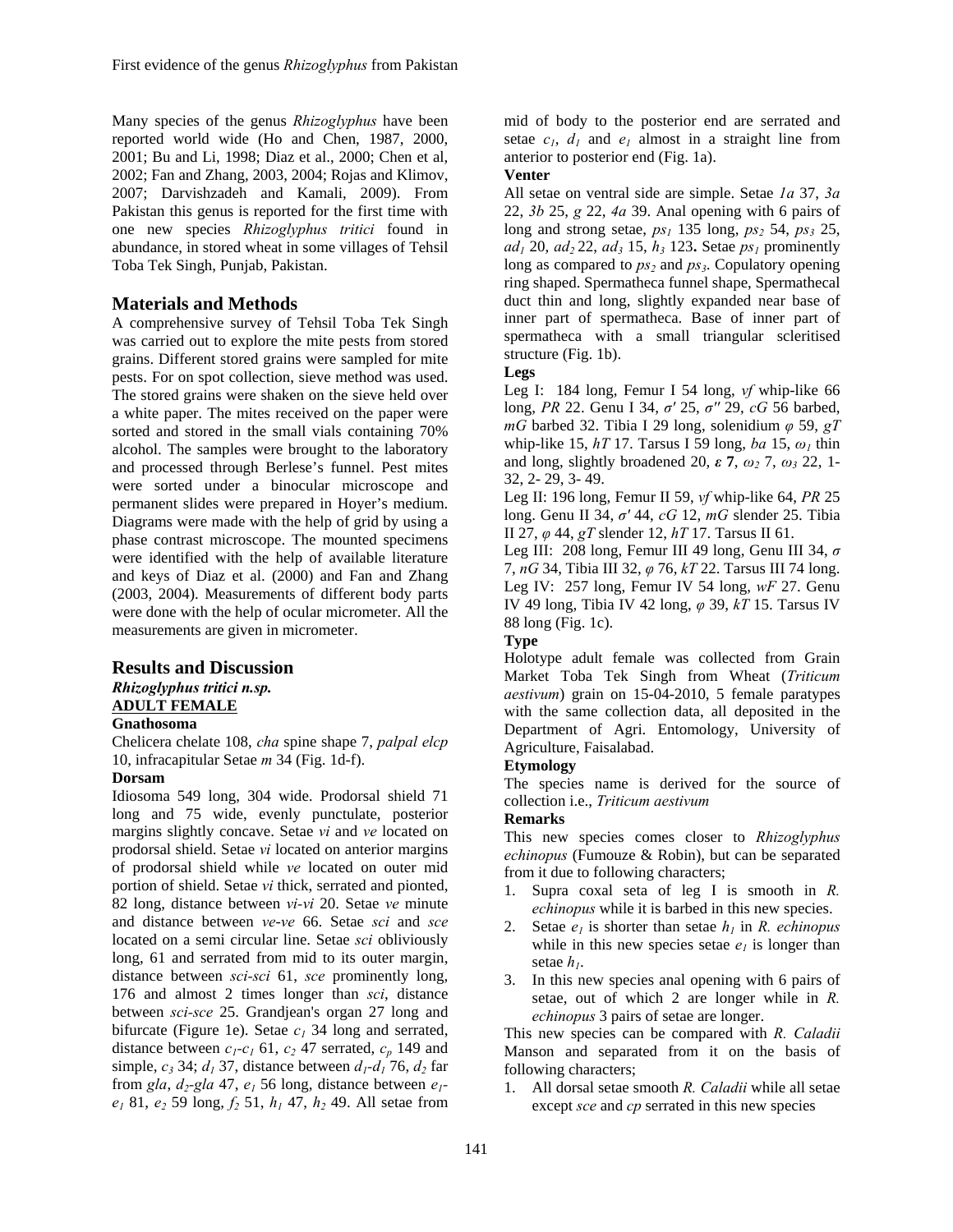









E D F C

## **Fig. 1:** *Rhizoglyphus tritici* **n.sp.**

- A. Dorsal Side
- B. Ventral Side
- C. Legs I-IV
- D. Grandjean's organ with supra Coxal Seta
- E. Chelicera
- F. Infracapitulum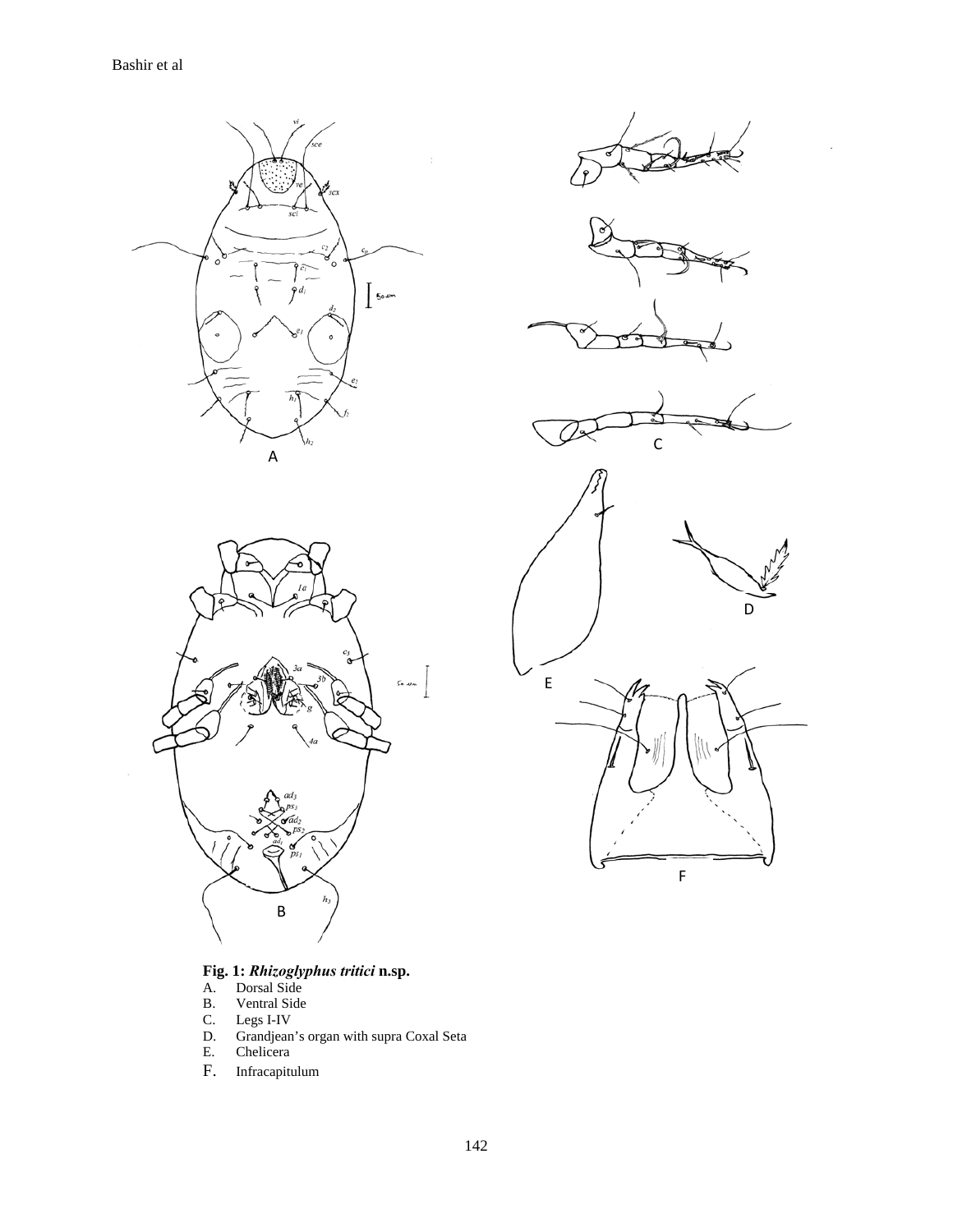- 2. All dorsal setae smooth *R. Caladii* while all setae except *sce* and *cp* serrated in this new species.
- 3. *scx* slender and pointed in *R. Caladii* while in this new species it in serrted and pointed.
- 4. Anal region has 3 pair setae in *R. Caladii* as compared to 6 pairs in this new specie.

Prodorsal shield in *R. Caladii* smooth and rectangular while in this new species it in dotted and semi triangular with concave posterior margin.

#### **References**

- Ashfaq M and WM Chaudhri, 1983. Four new (Hypopi) species of genus *Caloglyphus* Berlese from Pakistan (Acarina: Acaridae). Pakistan Entomologist, 5: 61-78.
- Ashfaq M and WM Chaudhri, 1984. Two new species of the genus *Forcellinia* Oudemans (Acarina: Acaridae) from Pakistan. Pakistan Entomologist, 6: 25-36.
- Ashfaq M and WM Chaudhri, 1986. A new (Hypopus) species of genus *Glyphanoetus* Oudemans (Acarina: Histiostomatidae) from Pakistan. Sarhad Journal of Agriculture, 2: 211-238.
- Ashfaq M and M Sarwar, 1999. A new species (Hypopus) of the genus *Lackerbaueria*  (Acarina: Acaridae) from Pakistan. Acarina, 7: 53-56.
- Ashfaq M and M Sarwar, 2001. Description of two new species (Hypopus) of the genus *Corponomoia* Mahunka (Acari: Histiostomatidae) from Pakistan. Acarina, 9: 125-130.
- Ashfaq M and F Sher, 2002. Description of two new species (Hypopi) of genus *Acotyledon* Oudemans (Acarina: Acaridae) from Pakistan. Pakistan Journal of Agricultural Sciences, 39: 38-46.
- Ashfaq M, WM Chaudhri and GM Aheer, 1985. Taxonomic studies on Hypopi of genus<br>Histiostoma Kramer (Acarina: *Histiostoma* Kramer Histiostomatidae) from Pakistan. Pakistan Entomologist*,* 7: 17-50.
- Ashfaq M, WM Chaudhri and A Parvez, 1986. Taxonomic studies on Hypopi of the genus *Acotyledon* Oudemans (Acarina: Acaridae) from Pakistan. Pakistan Entomologist, 8: 1-28.
- Ashfaq M, M Sarwar and S Akbar, 1999. Two new species of genus *Glyphanoetus* Oudemans (Acari: Histiostomatidae). Journal of Acarological Society of Japan, 8: 21-26.
- Ashfaq M, M Sarwar, and A Ali, 2000. Two new species (Hypopi) of genus *Histiostoma* (Acari: Histiostomatidae) from Pakistan. Pakistan Journal of Agricultural Sciences, 37: 33-41.
- Athanassiou CG, NG Kavallieratos, NE Palyvos and CT Buchelos, 2003. Three dimensional distribution and sampling indices of insects and mites in horizontally-stored wheat. Appllied Entomology and Zoology, 38: 413- 426.
- Athanassiou CG, NG Kavallieratos, NE Palyvos, A Sciarretta and P Trematerra, 2005. Spatiotemporal distribution of insects and mites in horizontally-stored wheat. Journal of Economic Entomology, 98: 1058-1069.
- Bu G-S. and L-S Li, 1998. Taxonomic notes on and key to known species of the genus *Rhizoglyphus*  (Acari: Acaridae) from China. Systematic and Applied Acarology, 3: 179-182.
- Chambers JC, BB Thind, JA Dunn and DJ Pearson,1999. The importance of storage mite allergens in occupational and domestic environments. In: Robinson WH Rettich F and Rambo GW (eds), pp: 559-569.
- Chen WH, YC Liu, CC Ho and TY Chang, 2002. A newly recorded mite pest, *Rhizoglyphus setosus* Manson (Acari: Acaridae), of onion in Taiwan. Plant Protection Bulletin, 44: 249-253.
- Collins DA, 2006. A review of alternatives to organophosphorus compounds for the control of storage mites. Journal of Stored Product Rearch, 42: 395-426.
- Darvishzadeh I and K Kamali, 2009. Faunistic survey of Mite (Acari) associated with Grapevine in Safiabad, Khuzestan, Iran. Journal of Entomological Research, 1(1): 79-93
- Diaz A, K Okabe, C Eckenrode, M Villani and B Oconnor, 2000. Biology, ecology and management of the bulb mites of the genus *Rhizoglyphus* (Acari: Acaridae). Experimental and Applied Acarology, 24: 85-113.
- Fan Q-H and Z-Q Zhang, 2003. *Rhizoglyphus echinopus* and *Rhizoglyphus robini* (Acari: Acaridae) from Australia and New Zealand: identification, host plants and geographical distribution. Systematic and Applied Acarology, 16: 1-16.
- Fan Q-H and Z-Q Zhang, 2004. Revision of *Rhizoglyphus* Claparede (Acari: Acaridae) of Australasia and Oceania. Systematic and Applied Acaology Society London, pp: 374.
- Farley ML, LC Mabry and LR Hieger, 1989. Mites in pulmonary cytology specimens. Diagnostic Cytopathology*,* 5: 416-426.
- Haines CP, 1997. Insects and arachnids in Indonesian food stores- Biodiversity in a man made environment. In: Proceedings in symposium of Pest Management of Stored Food and Feed, 4-7 September, 1995, SEAMEO